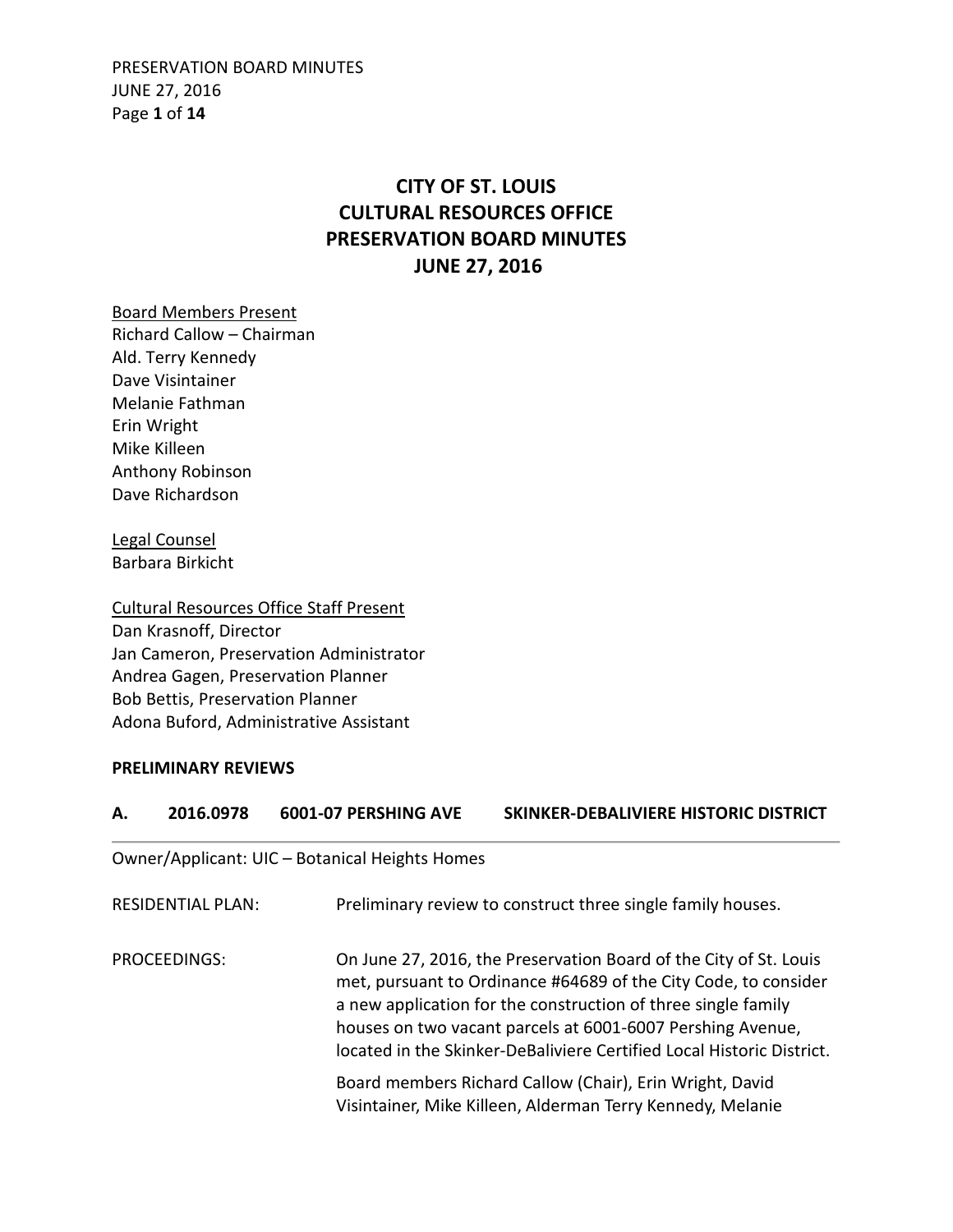PRESERVATION BOARD MINUTES JUNE 27, 2016 Page **2** of **14**

|                           | Fathman, and David Richardson were present for the testimony<br>for this agenda item.                                                                                                                                                                                                                                                                                                                                                                                                                          |
|---------------------------|----------------------------------------------------------------------------------------------------------------------------------------------------------------------------------------------------------------------------------------------------------------------------------------------------------------------------------------------------------------------------------------------------------------------------------------------------------------------------------------------------------------|
|                           | Bob Bettis of the Cultural Resources Office made a presentation<br>that examined the sections of City Ordinance #57688, which sets<br>forth the standards for residential new construction in the Skinker-<br>DeBaliviere Certified Local Historic District. He testified that the<br>project was in compliance with the Standards and submitted into<br>the record a letter of support from the neighborhood preservation<br>committee.                                                                       |
|                           | Brent Crittenden, project architect, was present but did not testify.                                                                                                                                                                                                                                                                                                                                                                                                                                          |
| <b>FINDINGS OF FACTS:</b> | The Preservation Board found that:<br>the proposed sites for construction, 6001-07 Pershing, are<br>located in the Skinker-DeBaliviere Local Historic District on the<br>north side of Pershing Place;                                                                                                                                                                                                                                                                                                         |
|                           | the applicant intends to construct three two-story brick and<br>$\bullet$<br>frame dwellings with recessed wood framed porches; the design<br>meets all requirements of the Skinker-DeBaliviere Standards for<br>new construction; and that                                                                                                                                                                                                                                                                    |
|                           | the garages will be set behind the houses and are compliant<br>with the standards.                                                                                                                                                                                                                                                                                                                                                                                                                             |
| <b>BOARD ACTION:</b>      | It was the decision of the Preservation Board to grant preliminary<br>approval for the proposed new construction with the condition<br>that the design be developed as proposed and that final design<br>details and materials will be reviewed and approved by the<br>Cultural Resources Office to ensure compliance with the Skinker-<br>DeBaliviere Historic District standards. Board Member Anthony<br>Robinson made the motion, Ms. Wright seconded the motion. The<br>motion passed with none opposing. |

### **B. 2016.0979 4176 BLAINE AVENUE NORTH I-44 HISTORIC DISTRICT**

Owner/Applicant: Botanical Heights Homes – Brent Crittenden

RESIDENTIAL PLAN: Preliminary review to construct a single family detached house. PROCEEDINGS: On June 27, 2016, the Preservation Board of the City of St. Louis met, pursuant to Ordinance #64689 of the City Code, to consider a new application for the construction of a single family house on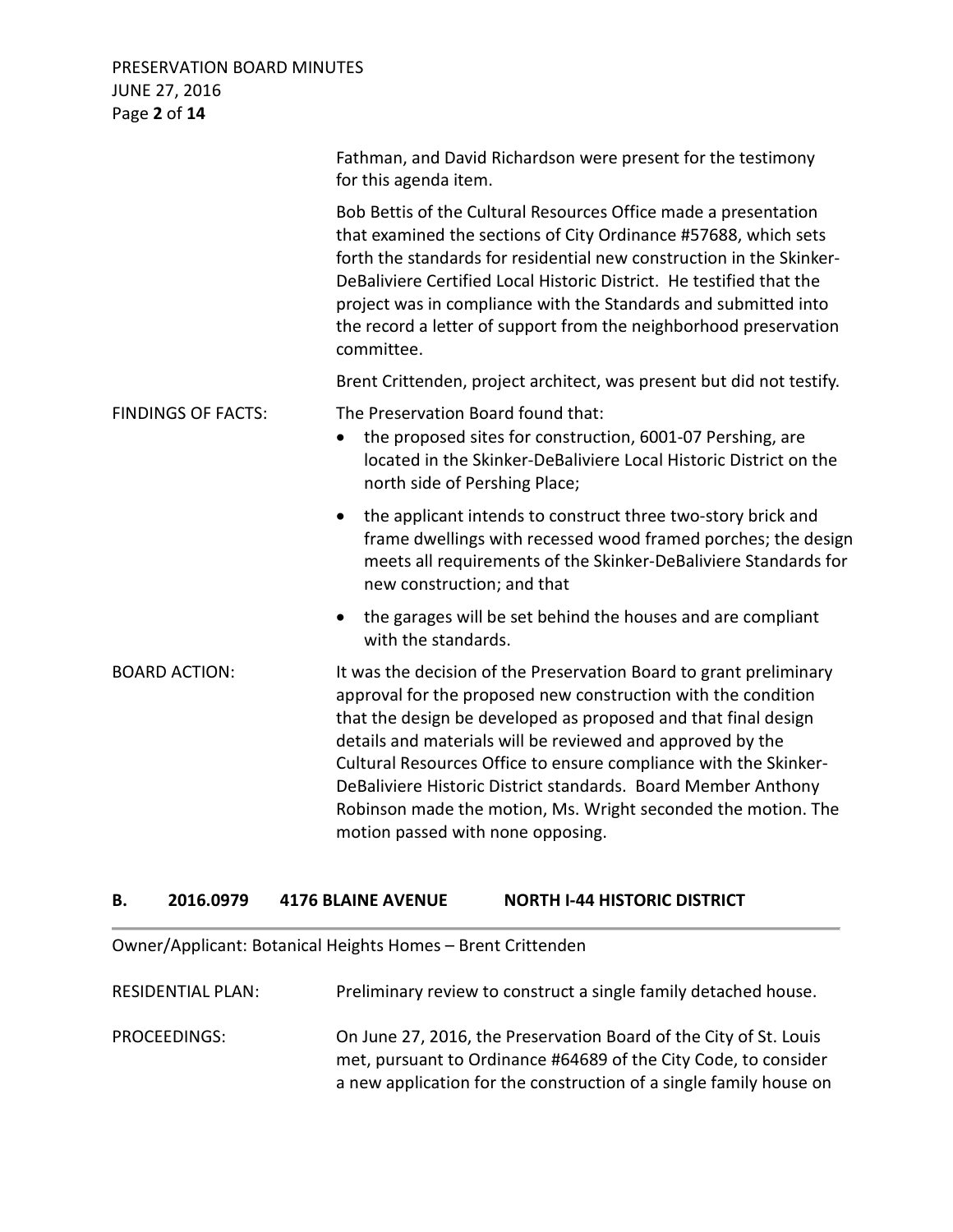| PRESERVATION BOARD MINUTES<br><b>JUNE 27, 2016</b><br>Page 3 of 14 |                                                                                                                                                                                                                                                                                                                                                                                                                                                                                                  |
|--------------------------------------------------------------------|--------------------------------------------------------------------------------------------------------------------------------------------------------------------------------------------------------------------------------------------------------------------------------------------------------------------------------------------------------------------------------------------------------------------------------------------------------------------------------------------------|
|                                                                    | a vacant parcel at 4176 Blaine Avenue, located in the North I-44<br>Certified Local Historic District.                                                                                                                                                                                                                                                                                                                                                                                           |
|                                                                    | Board members Richard Callow, Erin Wright, David Visintainer,<br>Mike Killeen, Alderman Terry Kennedy, Melanie Fathman and<br>David Richardson were present for the testimony for this agenda<br>item.                                                                                                                                                                                                                                                                                           |
|                                                                    | Bob Bettis of the Cultural Resources Office made a presentation<br>that examined the sections of City Ordinance #60370, which sets<br>forth the standards for residential new construction in the North<br>I-44 Certified Local Historic District. He testified that the project<br>was in compliance with the Standards.                                                                                                                                                                        |
|                                                                    | Brent Crittenden, project architect, was present but did not<br>testify.                                                                                                                                                                                                                                                                                                                                                                                                                         |
| <b>FINDINGS OF FACTS:</b>                                          | The Preservation Board found that:<br>the construction site, 4176 Blaine, is located in the North I-44<br>$\bullet$<br>Local Historic District;                                                                                                                                                                                                                                                                                                                                                  |
|                                                                    | the proposed design complies with most of the requirements<br>$\bullet$<br>for new construction in the North I-44 District Standards. On<br>the whole, given its contemporary design, the project can be<br>considered generally in compliance with the intent of the<br>Standards; and that                                                                                                                                                                                                     |
|                                                                    | the proposed design is appropriate for the location. The block<br>$\bullet$<br>has a mix of different architectural styles that allow the new<br>construction to fit well with the streetscape.                                                                                                                                                                                                                                                                                                  |
| <b>BOARD ACTION:</b>                                               | It was the decision of the Preservation Board to grant preliminary<br>approval for the proposed new construction with the condition<br>that the designs be developed as proposed and that final design<br>details and materials be reviewed and approved by the Cultural<br>Resources Office to ensure compliance with the North I-4Historic<br>District standards. The motion was made by Board Member Erin<br>Wright and seconded by Alderman Terry Kennedy. The motion<br>passed unanimously. |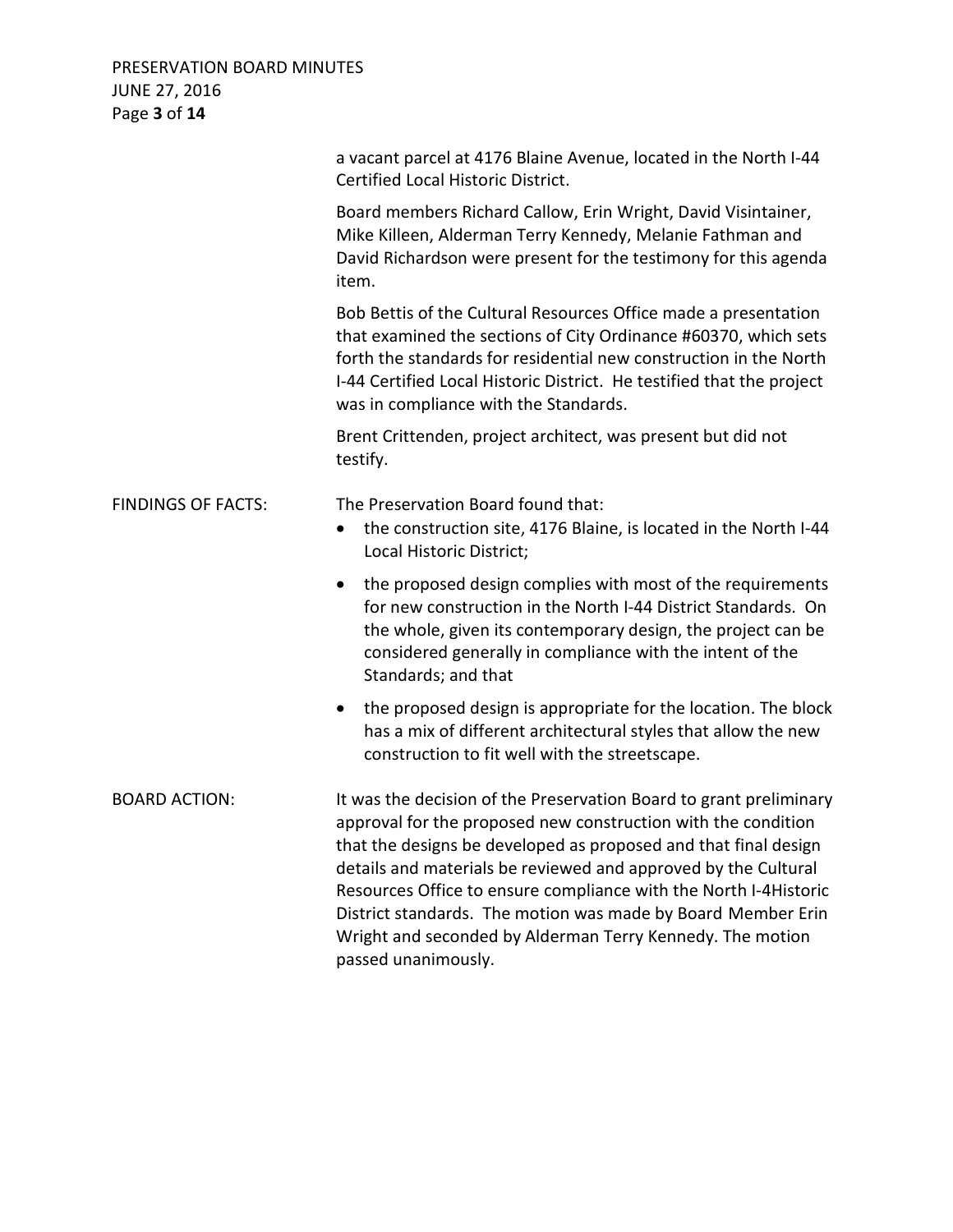# **APPEALS OF DENIALS**

| C.                        | 2016.0288                | <b>4531 McPHERSON</b>                                                                                                                                                                                                                                                                                                                                                                  | <b>CENTRAL WEST END HISTORIC DISTRICT</b>                                                                                                                                                                                                                                                                                               |
|---------------------------|--------------------------|----------------------------------------------------------------------------------------------------------------------------------------------------------------------------------------------------------------------------------------------------------------------------------------------------------------------------------------------------------------------------------------|-----------------------------------------------------------------------------------------------------------------------------------------------------------------------------------------------------------------------------------------------------------------------------------------------------------------------------------------|
|                           |                          | Owner/Applicant: Veal Realty LLC - Kennedy Veal                                                                                                                                                                                                                                                                                                                                        |                                                                                                                                                                                                                                                                                                                                         |
|                           | <b>RESIDENTIAL PLAN:</b> |                                                                                                                                                                                                                                                                                                                                                                                        | Appeal of a denial of a building permit application to retain a<br>previously constructed retaining wall.                                                                                                                                                                                                                               |
| <b>PROCEEDINGS:</b>       |                          | submitted the appeal.                                                                                                                                                                                                                                                                                                                                                                  | On June 27, 2016, the Preservation Board of the City of St. Louis<br>met, pursuant to Ordinance #64689 of the City Code, to<br>consider an appeal of the Director's Denial of a building permit<br>application to construct two retaining walls, at 4531 McPherson<br>Avenue in the Central West End Local Historic District. The owner |
|                           |                          | testimony for this agenda item.                                                                                                                                                                                                                                                                                                                                                        | Board members Richard Callow (Chair), David Visintainer, David<br>Richardson, Anthony Robinson, Alderman Terry Kennedy, Erin<br>Wright, Mike Killeen and Melanie Fathman were present for the                                                                                                                                           |
|                           |                          |                                                                                                                                                                                                                                                                                                                                                                                        | Andrea Gagen of the Cultural Resources Office made a<br>presentation that examined the sections of City Ordinance<br>#69423, which sets forth the standards for historic buildings in the<br>Central West End Local Historic District.                                                                                                  |
|                           |                          | Ms. Gagen entered into the record certified copies of Ordinances<br>#64689, as amended by #64925, and #69423; the Board agenda<br>and the PowerPoint presentation for 4531 McPherson Avenue;<br>and the building permit application. Ms. Gagen also introduced a<br>letter from the Central West End Association's Planning and<br>Development Committee in opposition to the project. |                                                                                                                                                                                                                                                                                                                                         |
|                           |                          | street.                                                                                                                                                                                                                                                                                                                                                                                | John Veal, representing the owner, gave a PowerPoint<br>presentation stating there were numerous retaining walls on the                                                                                                                                                                                                                 |
|                           |                          |                                                                                                                                                                                                                                                                                                                                                                                        | William Seibert, representing the Central West End Association,<br>appeared in opposition to the project.                                                                                                                                                                                                                               |
| <b>FINDINGS OF FACTS:</b> | Local Historic District; | The Preservation Board found that:<br>4531 McPherson Avenue is located in the Central West End                                                                                                                                                                                                                                                                                         |                                                                                                                                                                                                                                                                                                                                         |
|                           |                          |                                                                                                                                                                                                                                                                                                                                                                                        | the retaining walls were constructed without a permit;                                                                                                                                                                                                                                                                                  |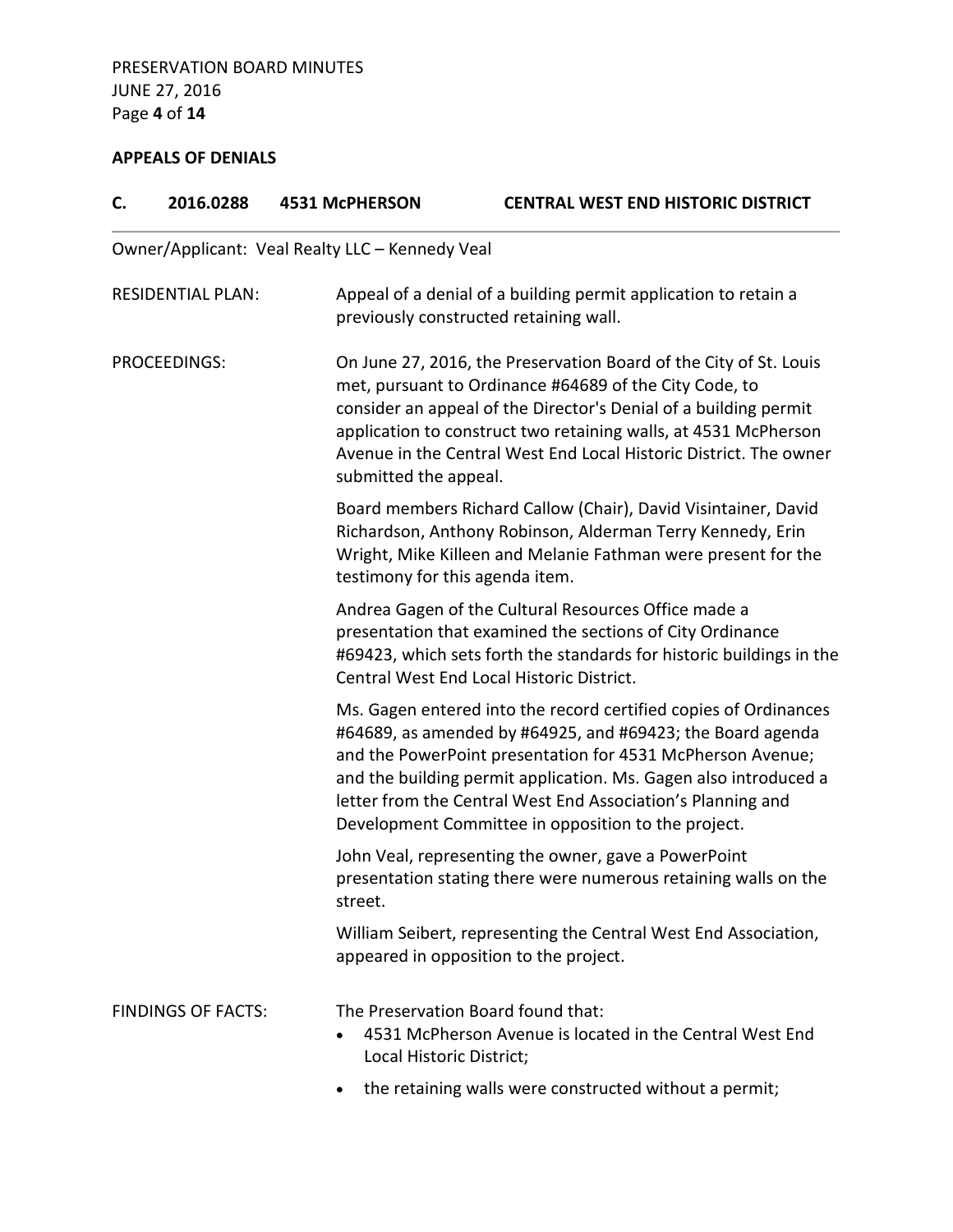|                      | the original slope of the front terrace had not been previously<br>$\bullet$<br>altered;                                                                                                                                                                                                                                                                        |
|----------------------|-----------------------------------------------------------------------------------------------------------------------------------------------------------------------------------------------------------------------------------------------------------------------------------------------------------------------------------------------------------------|
|                      | the standards require earth terraces be preserved and shall<br>$\bullet$<br>not be altered or interrupted by the introduction of retaining<br>walls; and that                                                                                                                                                                                                   |
|                      | the retaining wall is highly visible and disrupts a long stretch of<br>$\bullet$<br>original earth terraces with slopes adjacent to the sidewalk.                                                                                                                                                                                                               |
| <b>BOARD ACTION:</b> | It was the decision of the Preservation Board to uphold the<br>Director's Denial of the building permit, as the constructed<br>retaining walls did not comply with the Central West End Historic<br>District standards. The motion was made by Board Member Dave<br>Visintainer and seconded by Board Member Melanie Fathman.<br>The motion passed unanimously. |

### **D. 2016.0542 2206 CHARLESS STREET McKINLEY HEIGHTS HISTORIC DISTRICT**

Owner/Applicant: Kim A. Poor

| <b>RESIDENTIAL PLAN:</b> | Appeal of a denial of a building permit application to install a<br>security door on the front façade.                                                                                                                                                                                                                                                                 |
|--------------------------|------------------------------------------------------------------------------------------------------------------------------------------------------------------------------------------------------------------------------------------------------------------------------------------------------------------------------------------------------------------------|
| PROCEEDINGS:             | On June 27, 2016, the Preservation Board of the City of St. Louis<br>met, pursuant to Ordinance #64689 of the City Code, to<br>consider an appeal of the Director's Denial of a building permit<br>application to install a non-compliant security door at 2206<br>Charless Street in the McKinley Heights Local Historic District. The<br>owner submitted the appeal. |
|                          | Board members Richard Callow (Chair), David Visintainer, David<br>Richardson, Anthony Robinson, Alderman Terry Kennedy, Mike<br>Killeen, Erin Wright and Melanie Fathman were present for the<br>testimony for this agenda item.                                                                                                                                       |
|                          | Bob Bettis of the Cultural Resources Office made a presentation<br>that examined the sections of City Ordinance #67901, which sets<br>forth the standards for security bars and doors in the McKinley<br>Heights Local Historic District.                                                                                                                              |
|                          | Mr. Bettis entered into the record certified copies of Ordinances<br>#64689, as amended by #64925, and #67901; the Board agenda<br>and the PowerPoint presentation for 2206 Charless Street. He                                                                                                                                                                        |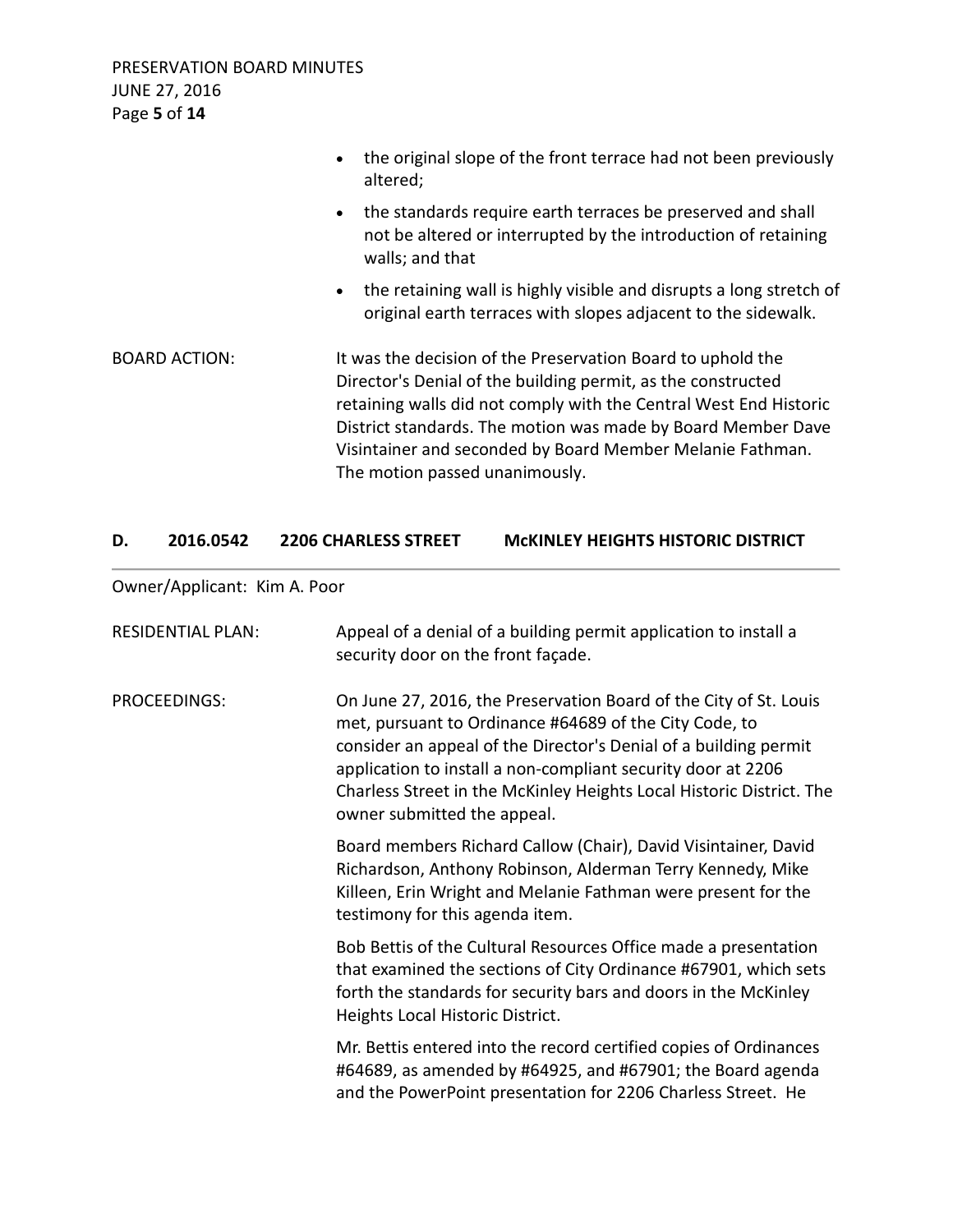### PRESERVATION BOARD MINUTES JUNE 27, 2016 Page **6** of **14**

|                           | also entered into the record a letter of support for the staff's<br>denial from the McKinley Heights Neighborhood Association. He<br>testified that the proposed security door was not based on a<br>Model Example as required by the Standards.                                                                                                                                                                                                                     |
|---------------------------|----------------------------------------------------------------------------------------------------------------------------------------------------------------------------------------------------------------------------------------------------------------------------------------------------------------------------------------------------------------------------------------------------------------------------------------------------------------------|
|                           | Kim Poor, owner and appellant, testified on her own behalf and<br>explained her reasons for wanting the security door. Ms. Poor<br>stated that she wants the door for added security during<br>construction as she works to rehabilitate this structure. She<br>testified that she would change the door following the<br>construction period. She also submitted several photos of other<br>security doors in the neighborhood into the record.                     |
| <b>FINDINGS OF FACTS:</b> | The Preservation Board found that:<br>2206 Charless Street is located in the McKinley Heights Local<br>$\bullet$<br>Historic District.<br>the house is currently vacant<br>the owner has not provided a Model Example and security<br>$\bullet$<br>doors are not allowed on Public Facades.<br>the property has suffered several break-ins while the property<br>is waiting to be rehabilitated.                                                                     |
| <b>BOARD ACTION:</b>      | It was the decision of the Preservation Board to overturn the<br>Director's Denial of the building permit to install the security door,<br>with the condition that the door may only be installed during<br>rehabilitation of the building and until the property is occupied,<br>when it must be removed and replaced with a compliant door.<br>The motion was made by Board Member David Richardson and<br>seconded by Mr. Killeen. The motion passed unanimously. |

### **E. 2016.0954 4718 McPHERSON CENTRAL WEST END HISTORIC DISTRICT**

Owner/Applicant: Daniel Hodder and Meredith Ramm

RESIDENTIAL PLAN: Appeal of a denial of a building permit application to install French doors and a retaining wall.

PROCEEDINGS: On June 27, 2016, the Preservation Board of the City of St. Louis met, pursuant to Ordinance #64689 of the City Code, to consider an appeal of the Director's Denial of a building permit application to install non-compliant French doors and retain a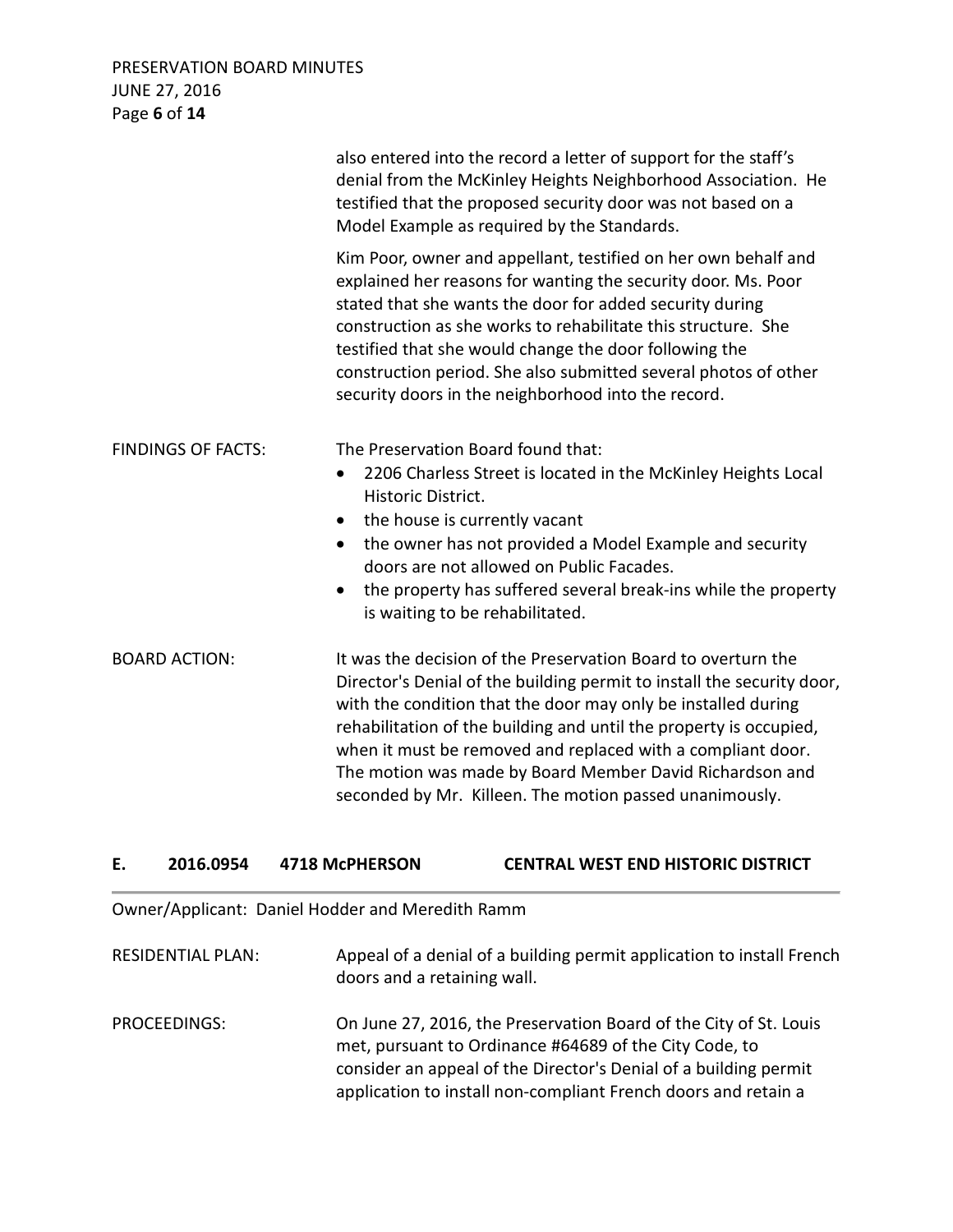PRESERVATION BOARD MINUTES JUNE 27, 2016 Page **7** of **14**

> non-compliant retaining wall, at 4718 McPherson Ave. in the Central West End Local Historic District. The owner submitted the appeal.

 Board members Richard Callow (Chair), David Visintainer, David Richardson, Anthony Robinson, Alderman Terry Kennedy, Mike Killeen, Erin Wright and Melanie Fathman were present for the testimony for this agenda item.

 Bob Bettis of the Cultural Resources Office made a presentation that examined the sections of City Ordinance #69423, which sets forth the standards for retaining walls and windows in the Central West End Local Historic District.

 Mr. Bettis entered into the record certified copies of Ordinances #64689, as amended by #64925, and #69423; the Board agenda and the PowerPoint presentation for 4718 McPherson Ave. He also entered into the record a letter of support for the staff's denial from the Central West End Planning and Development Committee. He stated that the installed retaining wall was not compliant because It altered the original slope of the yard and it was constructed with non-compliant material. Also, that the proposed French Doors could not be approved because it involved removing an original street facing window.

 Dan Hodder, owner and appellant, testified in support of the project and explained his reasons for wanting to keep the retaining wall and install the new French doors.

 Bill Seibert, representing the Central West End Development Committee, spoke in support of the staff recommendation.

FINDINGS OF FACTS: The Preservation Board found that:

- 4718 McPherson Avenue is located in the Central West End Local Historic District;
- the owner proposes to remove a street facing a triple-hung window and replace it with a set of non-compliant French doors;
- the Jefferson window is considered to be a Special Window under the definition of the ordinance and therefore cannot be altered under the Standards;
- the owner has installed a retaining wall without a permit.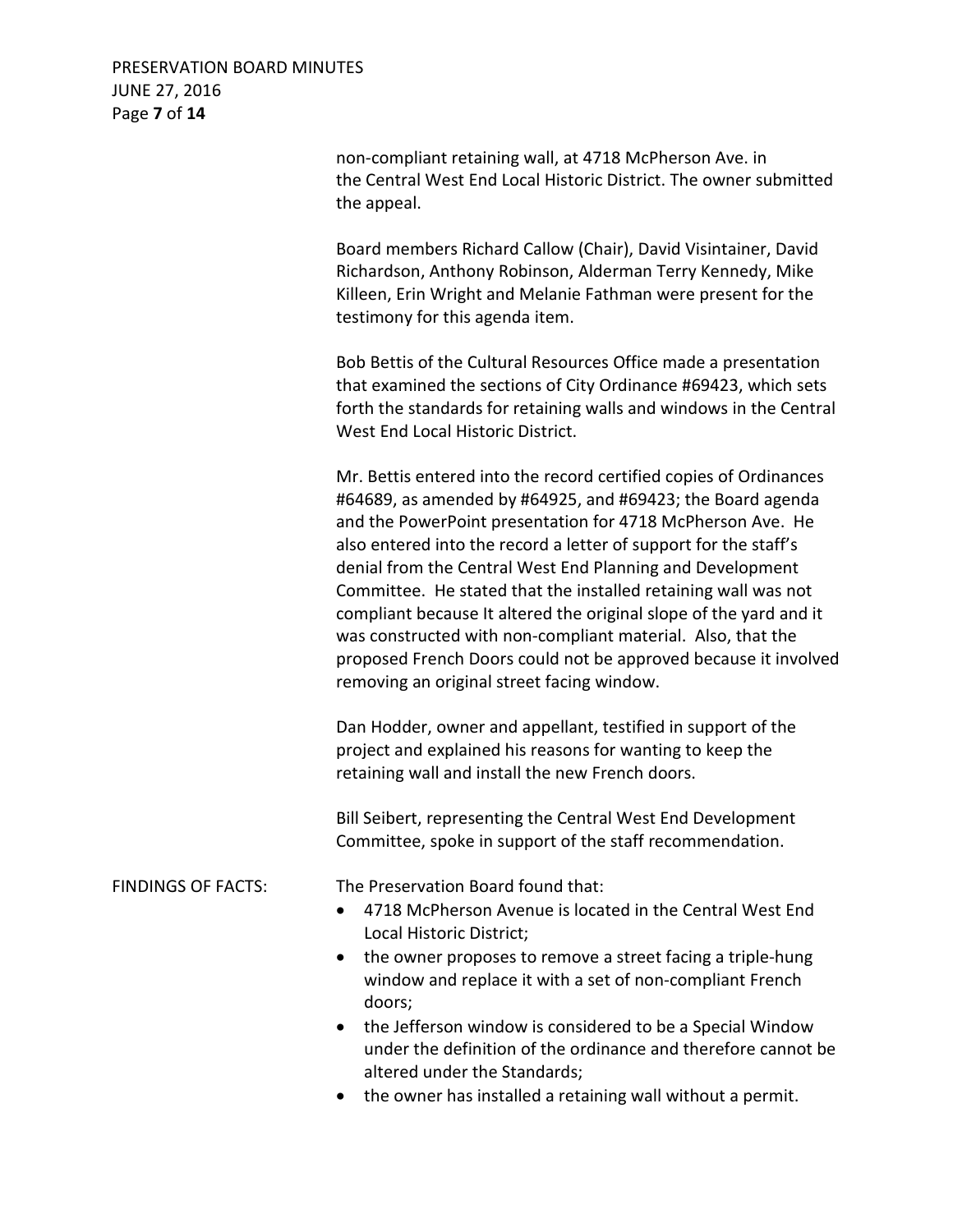PRESERVATION BOARD MINUTES JUNE 27, 2016 Page **8** of **14**

|                      | alteration of the original slope of the front terrace is<br>$\bullet$<br>prohibited by the Standards; and that<br>the wall is highly visible and constructed of decorative<br>$\bullet$<br>concrete block, which is not an acceptable material under the<br>Standards.                                                                                                                                            |
|----------------------|-------------------------------------------------------------------------------------------------------------------------------------------------------------------------------------------------------------------------------------------------------------------------------------------------------------------------------------------------------------------------------------------------------------------|
| <b>BOARD ACTION:</b> | It was the decision of the Preservation Board to uphold the<br>Director's denial of both the owner's application to alter the<br>Jefferson window and the application to retain the retaining wall,<br>as neither complies with the Central West End Local Historic<br>District standards. The motion was made by Board Member<br>Melanie Fathman and seconded by Mr. Robinson. The<br>motion passed unanimously. |

## **F. 2016.0546 6303 & 6317-19 CLAYTON PRESERVATION REVIEW DISTRICT**

Owners: Charlie's Real Estate Inv. Properties LLC and Peter A. Katsinas Applicant: Bellon Salvage & Rehabbing Company

| <b>DEMOLITION PLAN:</b> | Appeal of a denial of a demolition permit application to demolish<br>two one-story commercial buildings.                                                                                                                                                                                                                                                                            |
|-------------------------|-------------------------------------------------------------------------------------------------------------------------------------------------------------------------------------------------------------------------------------------------------------------------------------------------------------------------------------------------------------------------------------|
| PROCEEDINGS:            | On June 27, 2016, the Preservation Board of the City of St. Louis<br>met, pursuant to Ordinance #64689 of the City Code, to<br>consider an appeal of the Director's Denial of a demolition permit<br>application to demolish 6303 and 6317-19 Clayton Ave. which is<br>located in a Preservation Review district. Dan Emerson, the<br>attorney for the owner, submitted the appeal. |
|                         | Board members Richard Callow (Chair), David Visintainer, David<br>Richardson, Anthony Robinson, Alderman Terry Kennedy, Mike<br>Killeen, Erin Wright and Melanie Fathman were present for the<br>testimony for this agenda item.                                                                                                                                                    |
|                         | Bob Bettis of the Cultural Resources Office made a presentation<br>that examined the sections of City Ordinance #64689 & 64832,<br>which sets forth the standards for demolition in a Preservation<br>Review District, and addressed the criteria to be considered for<br>demolition of a property in a Preservation Review District.                                               |
|                         | Mr. Bettis entered into the record certified copies of Ordinances<br>#64689, as amended by #64925, and #64832; the Board agenda<br>and the PowerPoint presentation for 6303 & 6317-19 Ave. He also                                                                                                                                                                                  |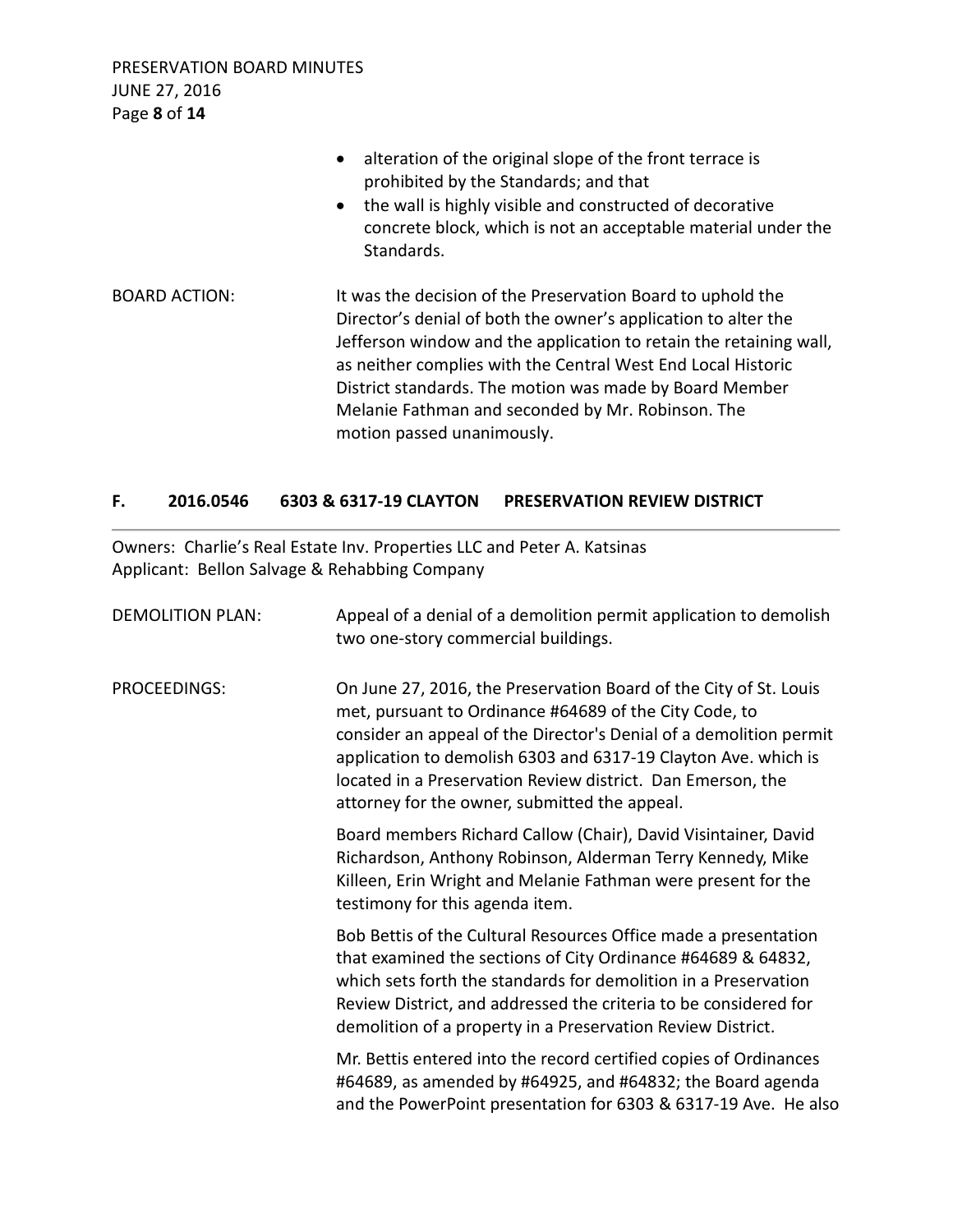### PRESERVATION BOARD MINUTES JUNE 27, 2016 Page **9** of **14**

 entered into the record a letter of support for the staff's denial from the Clayton-Tamm Community Association Board. The Clayton-Tamm Board stated that the introduction of new empty lots would not be beneficial to the neighborhood.

 Attorney Dan Emerson testified on behalf of the owner and explained the rationale for wanting to demolish both properties. Mr. Emerson stated that both properties have been unoccupied for the last 10 years; that there is no interest in the properties, and that the buildings have been illegally entered and demolition would promote safety of the neighborhood. He stated that following the proposed demolitions, the lots will be used as places for parking. The owner's lots across the street are covered in concrete slabs, which was shown as a model for what the property would look like following the demolition. No estimates of cost of rehabilitation were offered. No exhibit reflecting any planned development was offered. No listing of the property for sale was offered.

 Don Bellon, demolition contractor, testified on the condition of the building and voiced his support for the demolition. Neighborhood residents Brian Barts, Steven Kolb, and local business owners Susan Venincasa, Rick Hagen, and Anthony Piazza testified in support of the owner's application.

 Alderman Scott Ogilvie spoke in opposition to the demolition along with neighborhood residents Terry Daugherty, Valerie Haven, Neal Griffin, Mike Reichert, and Kristina Schmieder. The Alderman testified that there is demand for redevelopment throughout this corridor. He stated that 6303 Clayton is of special concern as it abuts 6301 Clayton, was built circa 1902-1903, has a high sidewalk, and that demolition would expose the foundation of 6303 to the elements, which would cause a negative impact to the adjoining property. The Alderman also testified that the buildings are sound per the Ordinance, that where the buildings sit is not a good site for parking, and that access of entry into the vacant buildings is a result of the owner's failure to secure the property.

 Terry Daugherty, member of the Clayton-Tamm Neighborhood Association, stated that the Neighborhood Association voted unanimously to ask for denial of the demolition permits. Kristina Schneider testified that she sits on the Board of the Clayton-Tamm Neighborhood Association, and that the photo showing other property owned by the Appellant which consist of a lot with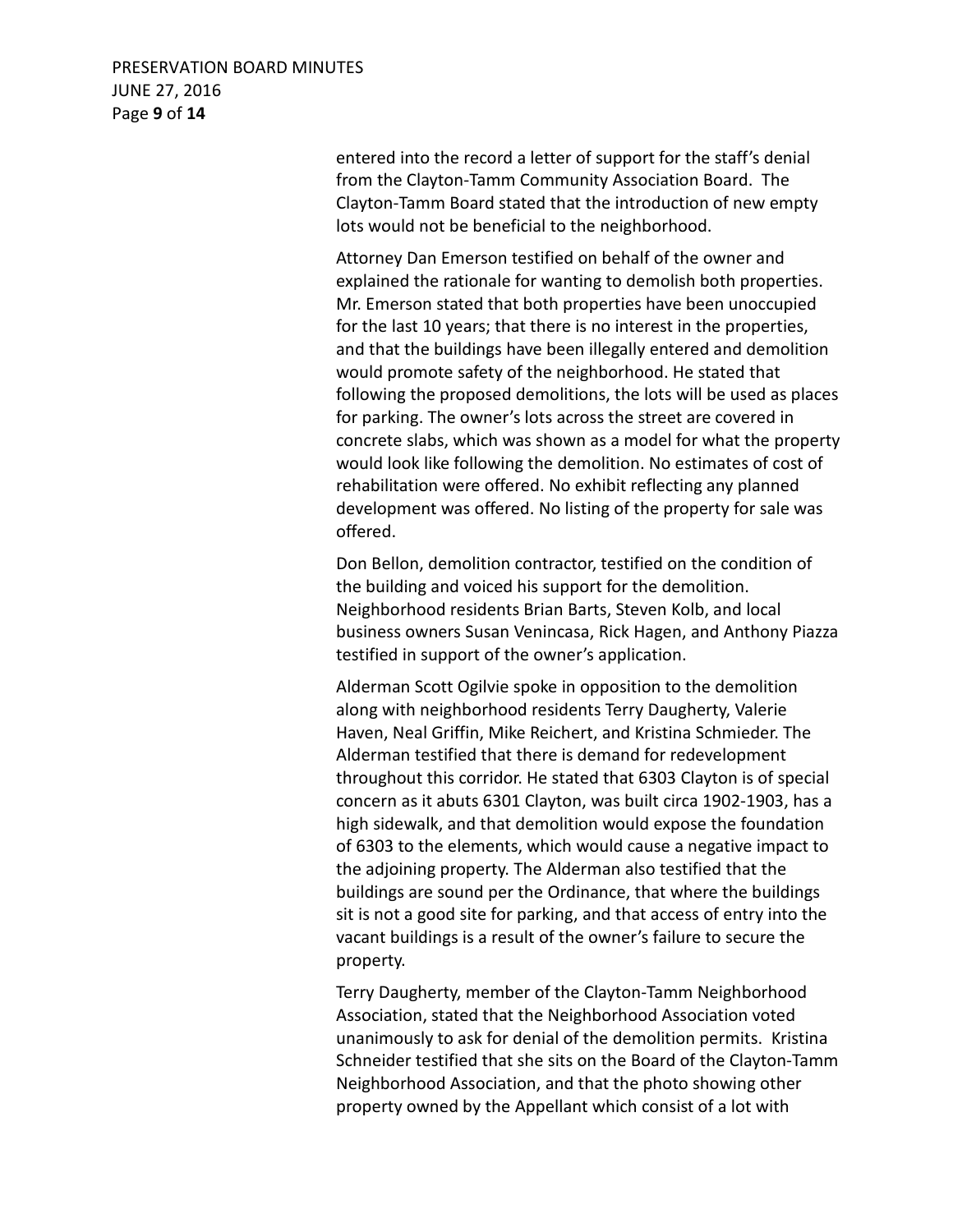# PRESERVATION BOARD MINUTES JUNE 27, 2016 Page **10** of **14**

|                           | concrete slabs has remained unchanged for over 10 years, and she<br>was not in favor of concrete slabs taking the place of the buildings<br>that are the subject of these proceedings.                                                                                                                                                                             |
|---------------------------|--------------------------------------------------------------------------------------------------------------------------------------------------------------------------------------------------------------------------------------------------------------------------------------------------------------------------------------------------------------------|
| <b>FINDINGS OF FACTS:</b> | The Preservation Board found that:                                                                                                                                                                                                                                                                                                                                 |
|                           | 6303 and 6317-19 Clayton Ave. are qualifying structures in a<br>$\bullet$<br><b>Preservation Review District;</b>                                                                                                                                                                                                                                                  |
|                           | The buildings located at 6303 and 6317-19 Clayton Ave. are<br>$\bullet$<br>sound as defined in Ordinance #64689;                                                                                                                                                                                                                                                   |
|                           | When buildings are in sound condition, the Ordinances direct<br>$\bullet$<br>the Board to consider criteria A.) the existence of a<br>redevelopment plan adopted by ordinance; D.) neighborhood<br>effect and reuse potential; F.) proposed subsequent<br>construction, and G.) commonly controlled property, in order<br>when evaluating the proposed demolition. |
|                           | Ordinance #64689 states that the demolition of Merit or<br>$\bullet$<br>Qualifying Structures shall not be approved except in unusual<br>circumstances; no unusual such circumstances appear to be<br>present;                                                                                                                                                     |
|                           | In terms of neighborhood effect, the loss of two buildings on<br>$\bullet$<br>the same block without plans to replace them with new<br>construction will significantly affect the overall integrity of the<br>street;                                                                                                                                              |
|                           | In terms of subsequent reconstruction, the owner has not<br>$\bullet$<br>submitted any plans for redeveloping the site.                                                                                                                                                                                                                                            |
|                           | There has been no redevelopment plan proposed nor adopted<br>by ordinance.                                                                                                                                                                                                                                                                                         |
|                           | As there is no proposed subsequent construction, the loss of<br>the building through demolition would not be mitigated<br>through any new construction.                                                                                                                                                                                                            |
|                           | No documentary evidence was presented to show that the<br>٠<br>rehabilitation of the property is financially unfeasible.                                                                                                                                                                                                                                           |
|                           | No evidence was submitted that the neighborhood potential<br>$\bullet$<br>offers any deterrent to rehabilitation.                                                                                                                                                                                                                                                  |
|                           | As regards urban design, the evidence supports preservation<br>of the buildings.                                                                                                                                                                                                                                                                                   |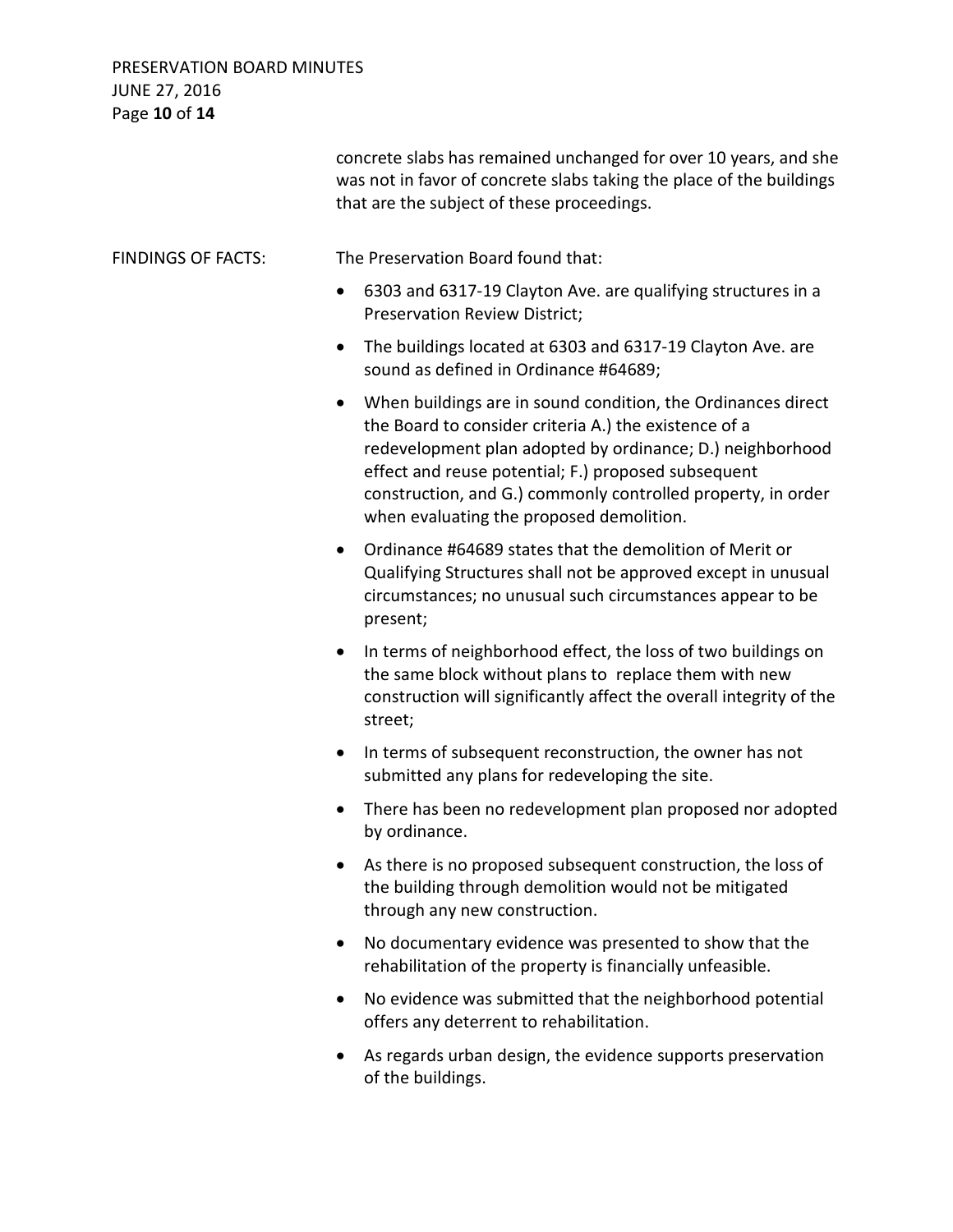|                      | The buildings are not accessory structures, nor commonly<br>$\bullet$<br>controlled property to be considered per Ordinance #64689.                                                                                                                                                                                                                    |
|----------------------|--------------------------------------------------------------------------------------------------------------------------------------------------------------------------------------------------------------------------------------------------------------------------------------------------------------------------------------------------------|
|                      | 6303 and 6317-19 Clayton Avenue are in a neighborhood with<br>$\bullet$<br>an active community with frequent rehabilitation and new<br>construction projects, and the buildings have a fair to good<br>chance of reuse.                                                                                                                                |
| <b>BOARD ACTION:</b> | It was the decision of the Preservation Board to uphold the<br>Director's denial of the demolition of 6303 & 6317-19 Clayton<br>Avenue as neither met the criteria laid out in the Preservation<br>Review Ordinance. The motion was made by Board Member<br>Anthony Robinson and seconded by Alderman Terry Kennedy. The<br>motion passed unanimously. |

### **G. 2016.0795 1913 SIDNEY STREET BENTON PARK HISTORIC DISTRICT**

Owner: Leslie Nillissen

Applicant: Killeen Studio Architects – Ethan Evans

| <b>RESIDENTIAL PLAN:</b> | Appeal of a denial of a building permit application to construct an<br>attached garage.                                                                                                                                                                                                                                                                  |
|--------------------------|----------------------------------------------------------------------------------------------------------------------------------------------------------------------------------------------------------------------------------------------------------------------------------------------------------------------------------------------------------|
| PROCEEDINGS:             | On June 27, 2016, the Preservation Board of the City of St. Louis<br>met, pursuant to Ordinance #64689 of the City Code, to<br>consider an appeal of the Staff's Denial of a building permit<br>application to construct an attached garage, at 1913 Sidney Street<br>in the Benton Park Local Historic District. The applicant submitted<br>the appeal. |
|                          | Board members Richard Callow (Chair), Alderman Terry Kennedy,<br>David Visintainer, David Richardson, Anthony Robinson, Mike<br>Killeen, Erin Wright and Melanie Fathman were present for the<br>testimony for this agenda item.                                                                                                                         |
|                          | Andrea Gagen of the Cultural Resources Office made a<br>presentation that examined the sections of City Ordinance<br>#67175, which sets forth the standards for new construction in<br>the Benton Park Local Historic District.                                                                                                                          |
|                          | Ms. Gagen entered into the record certified copies of Ordinances<br>#64689, as amended by #64925, and #67175; the Board agenda<br>and the PowerPoint presentation for 1913 Sidney Street; and the<br>building permit application.                                                                                                                        |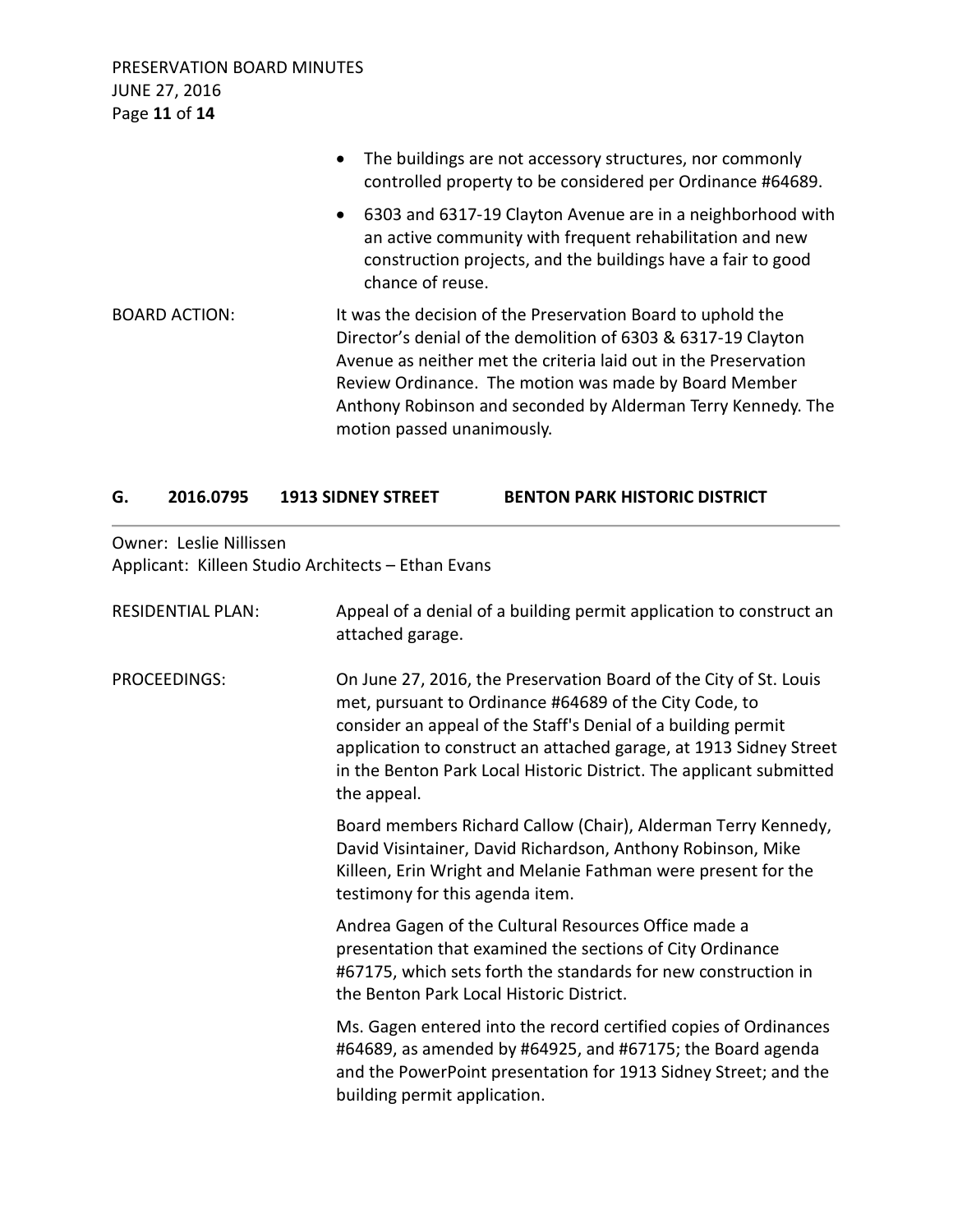| <b>FINDINGS OF FACTS:</b> | The Preservation Board found that:                                                                                                                                                                                                                                                                            |
|---------------------------|---------------------------------------------------------------------------------------------------------------------------------------------------------------------------------------------------------------------------------------------------------------------------------------------------------------|
|                           | 1913 Sidney Street is located in the Benton Park Local Historic<br>$\bullet$<br>District;                                                                                                                                                                                                                     |
|                           | the applicant proposes to construct an attached garage<br>$\bullet$<br>building with a second-story roof deck;                                                                                                                                                                                                |
|                           | the applicant has presented an appropriate Model Example<br>$\bullet$<br>for the proposed new construction;                                                                                                                                                                                                   |
|                           | the proposed building substantially meets the requirements<br>$\bullet$<br>for new construction in the Benton Park Historic District.                                                                                                                                                                         |
| <b>BOARD ACTION:</b>      | It was the decision of the Preservation Board to overturn the<br>Staff's Denial of the building permit for new construction. The<br>motion was made by Board member David Richardson and<br>seconded by Alderman Kennedy. Mike Killeen recused himself<br>from the vote. The motion passed with none opposed. |

# **H. 2016.0921 4130-32 DeTONTY STREET SHAW HISTORIC DISTRICT**

Owner/Applicant: Botanical Heights Homes – Brent Crittenden

| <b>RESIDENTIAL PLAN:</b> | Appeal of a denial of a building permit application to construct two<br>attached town houses.                                                                                                                                                                                                                                                                                                           |
|--------------------------|---------------------------------------------------------------------------------------------------------------------------------------------------------------------------------------------------------------------------------------------------------------------------------------------------------------------------------------------------------------------------------------------------------|
| <b>PROCEEDINGS:</b>      | On June 27, 2016, the Preservation Board of the City of St. Louis<br>met, pursuant to Ordinance #64689 of the City Code, to consider<br>an appeal of the Cultural Resources Office Administrative Denial of<br>building permit applications for the construction of two semi-<br>detached townhouses on a vacant parcel at 4130-32 DeTonty<br>Avenue, in the Shaw Neighborhood Local Historic District. |
|                          | Board members Richard Callow (Chair), Erin Wright, David<br>Visintainer, Alderman Terry Kennedy, Melanie Fathman, Anthony<br>Duncan, Michael Killeen and David Richardson were present for<br>the testimony for this agenda item.                                                                                                                                                                       |
|                          | Jan Cameron of the Cultural Resources Office made a presentation<br>that examined the sections of City Ordinance #59400, which sets<br>forth the standards for residential new construction in the Shaw<br>Neighborhood Historic District. She entered into the record<br>certified copies of Ordinances #64689, as amended by #64925,<br>and #59400, the Shaw Historic District Ordinance; the Board   |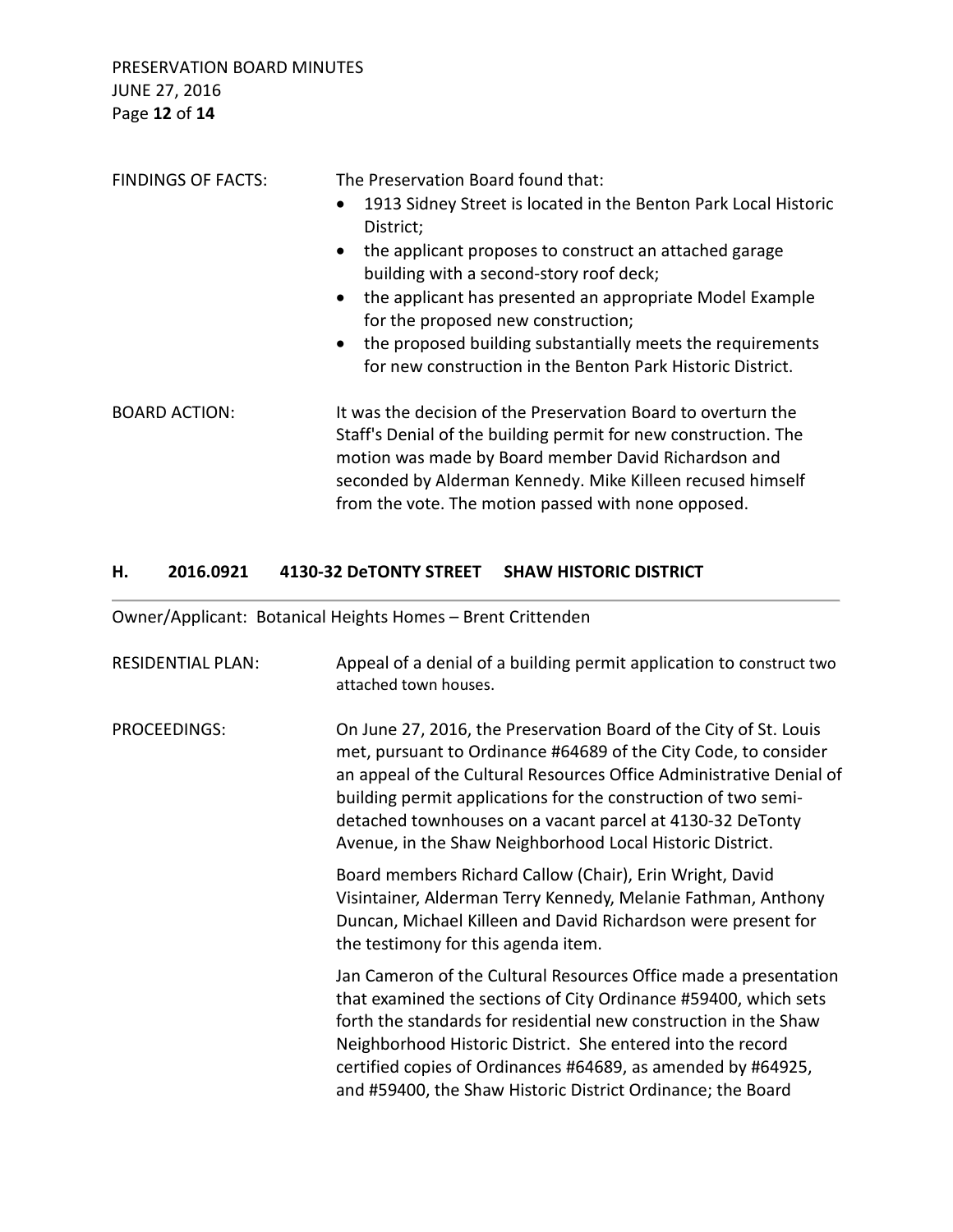## PRESERVATION BOARD MINUTES JUNE 27, 2016 Page **13** of **14**

|                           | agenda and the PowerPoint presentation for 4130-32 DeTonty;<br>and the building permit applications.                                                                                                                                                                                                                                                                                                                                                                                                                                                                                                                                             |
|---------------------------|--------------------------------------------------------------------------------------------------------------------------------------------------------------------------------------------------------------------------------------------------------------------------------------------------------------------------------------------------------------------------------------------------------------------------------------------------------------------------------------------------------------------------------------------------------------------------------------------------------------------------------------------------|
|                           | Ms. Cameron testified that the project was generally in<br>compliance with the Standards, with the exception of the side<br>facades, which are proposed to be sided. While siding is<br>acceptable on those walls not directly exposed to street view, the<br>district Standards require that any exposed façade be composed<br>of material compatible with the predominant original building<br>materials in the district, which would be brick. She testified<br>further that the staff was concerned that the walls would remain<br>exposed until adjacent buildings were completed and there is no<br>firm timetable for their construction. |
|                           | Brent Crittenden, project developer and architect, testified that he<br>expected the entire project to be completed by 2017 and that<br>therefore the side walls would only be exposed for a short period<br>of time. He indicated that he was willing to discuss alternatives for<br>the east wall of the 4104 DeTonty, the easternmost building,<br>which will be permanently exposed to view because of a wide side<br>yard.                                                                                                                                                                                                                  |
| <b>FINDINGS OF FACTS:</b> | The Preservation Board found that:                                                                                                                                                                                                                                                                                                                                                                                                                                                                                                                                                                                                               |
|                           | the construction site, 4130-32 DeTonty Avenue, is located in<br>the Shaw Neighborhood Local Historic District.                                                                                                                                                                                                                                                                                                                                                                                                                                                                                                                                   |
|                           | the proposed design complies with most of the requirements<br>for new construction in the Shaw Historic District, with the<br>exception of the siding on the side facades.                                                                                                                                                                                                                                                                                                                                                                                                                                                                       |
|                           | the developer has testified that the entire project will be<br>$\bullet$<br>completed within 18 months, and has also agreed to reconsider<br>the design of the east wall of the easternmost building, which<br>will be permanently open to street view.                                                                                                                                                                                                                                                                                                                                                                                          |
| <b>BOARD ACTION:</b>      | It was the decision of the Preservation Board to overturn the<br>Cultural Resources Office administrative denial of the proposed<br>new construction and to approve the building permit applications<br>for the townhouse buildings with the condition that all exterior<br>materials and colors be approved by the Cultural Resources<br>Office. The motion was made by Board Member Erin Wright and<br>seconded by Mr. Richardson. The motion passed unanimously.                                                                                                                                                                              |